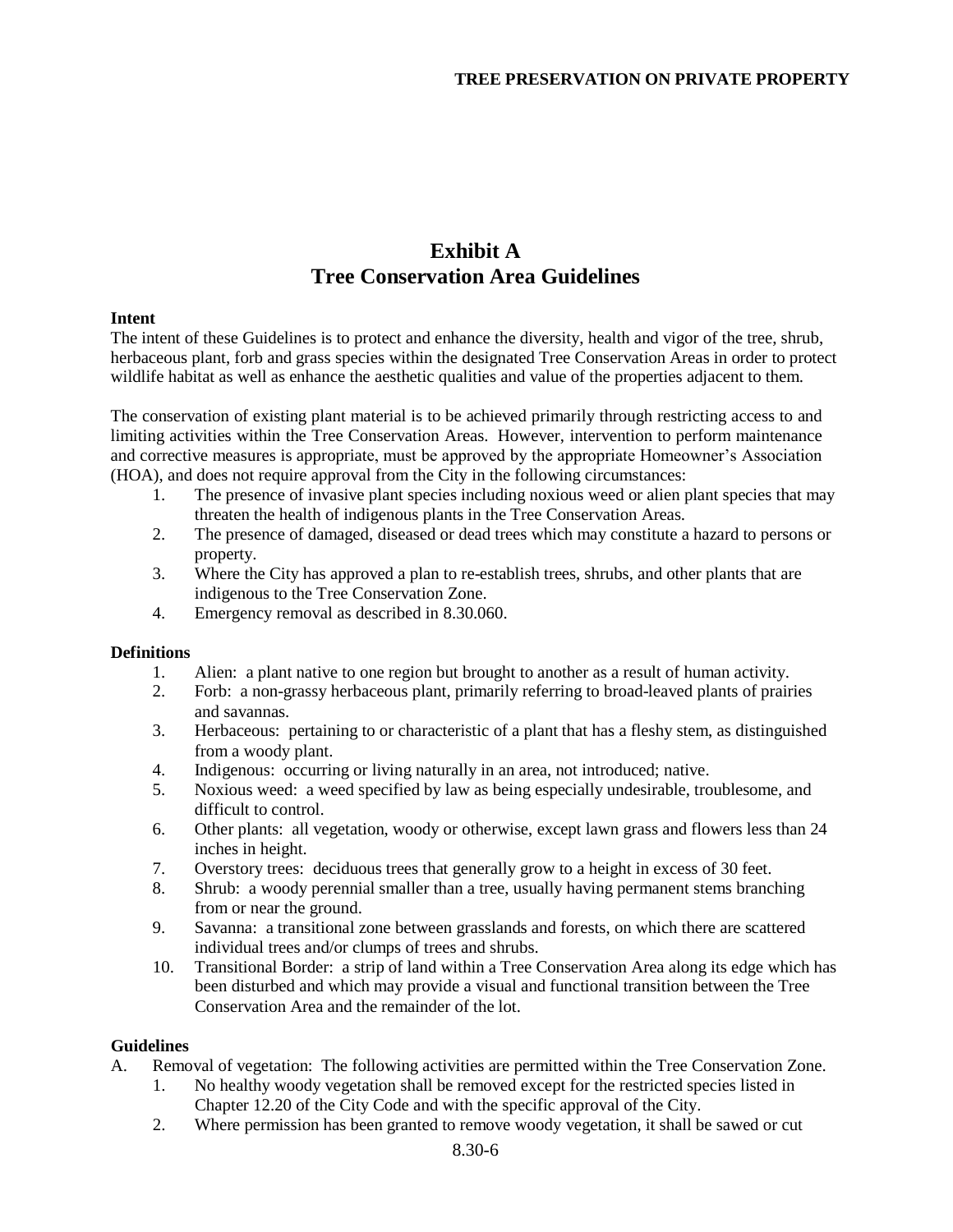## **TREE PRESERVATION ON PRIVATE PROPERTY**

down to existing grade. No removal or disturbance shall occur below grade.

- 3. If the City has approved a plan to re-establish the growth of indigenous plants, noxious weeds and alien herbaceous vegetation may be removed by: (a) applying a three (3) inch layer of organic hardwood mulch, or (b) herbicide application by a licensed professional.
- 4. Dead or fallen trees and limbs shall remain, except where a standing dead tree is located so that it could fall upon a building or structure.
- B. Planting: The following plantings are permitted within the Tree Conservation Zone.. Appendix I lists some native, non-native and weedy plants as a reference. Additional lists and guides to native plants are found in references such as Swink and Wilhelm's *Plants of the Chicago Region*, and Dick Young's *Kane County Wild Plants and Natural Areas, 2nd Edition*.
	- 1. Indigenous grasses, flowers and other herbaceous plants may be planted by hand installation of plugs or by seeding. Prairie forbs and grasses shall be restricted to those areas/lots with limited scattered trees. Commercial prairie mixes may contain non-native and non-hardy species, so consulting a native plant supplier or prairie restoration specialist is recommended.
	- 2. Planting common turf grass such as Kentucky bluegrass, ryegrass, and fescue is not permitted except in transitional borders with specific approval of the City. The soil preparation typically required damages the root system of trees, and the nutrient and pH requirements for mowed turf grasses are not

optimally compatible with those of most woody plants.

- 3. Non-native plant material is not permitted. Some non-native plants reseed aggressively and become invasive, crowding out indigenous species.
- 4. Indigenous container perennials, woody shrubs, and trees are permitted if planted in compliance with the following guidelines:
	- a. All digging and planting shall be performed by hand. No vehicles, augurs or rototillers are permitted.
	- b. Only minimal digging shall be allowed within the tree's critical root zone, i.e., the area equivalent to one foot of radius per inch of the tree's trunk caliper, measured out from the center of the tree. Plant type and size should be limited within this area to minimize damage to tree roots.
	- c. No overstory tree shall be planted directly under the drip-line of an existing tree.
	- d. Areas disturbed by planting must be thoroughly watered immediately after planting and periodically for one month following planting to reduce stress to existing trees. Do not overwater.
	- e. A three (3) inch layer of organic hardwood mulch in a dish or saucer pattern may be used around the base of newly planted trees and shrubs during the first growing season to conserve moisture in the soil.
	- f. If proper installation methods are used, additional plant material can reduce or control access into Tree Conservation Areas and will provide wildlife food and habitat.
- C. Transitional Border:
	- 1. A transitional border may be delineated at the common boundary of the Tree Conservation Area and the remainder of the lot. The transitional border may extend into the Tree Conservation Area a maximum of three (3) feet, or within one (1) foot of existing trees within the Tree Conservation Area, whichever dimension is less. (See Appendix II)
	- 2. Due to disturbances caused by utility installation, restoration of the transitional border may include turf grasses and non-indigenous plant materials. However, restoration with indigenous plant materials is strongly encouraged.
	- 3. Yard accessories are permitted in the transitional border area as described below in D-1.
	- 4. Organic hardwood mulch is permitted to minimize the encroachment of indigenous plants into an adjoining managed plant material area such as turf or perennials.
	- 5. In order to preserve the health and vigor of the Tree Conservation Area, invasive plants or vegetation that is difficult to control shall not be permitted in the transitional border. (Refer to Appendix I for a list of invasive and difficult to control plants.)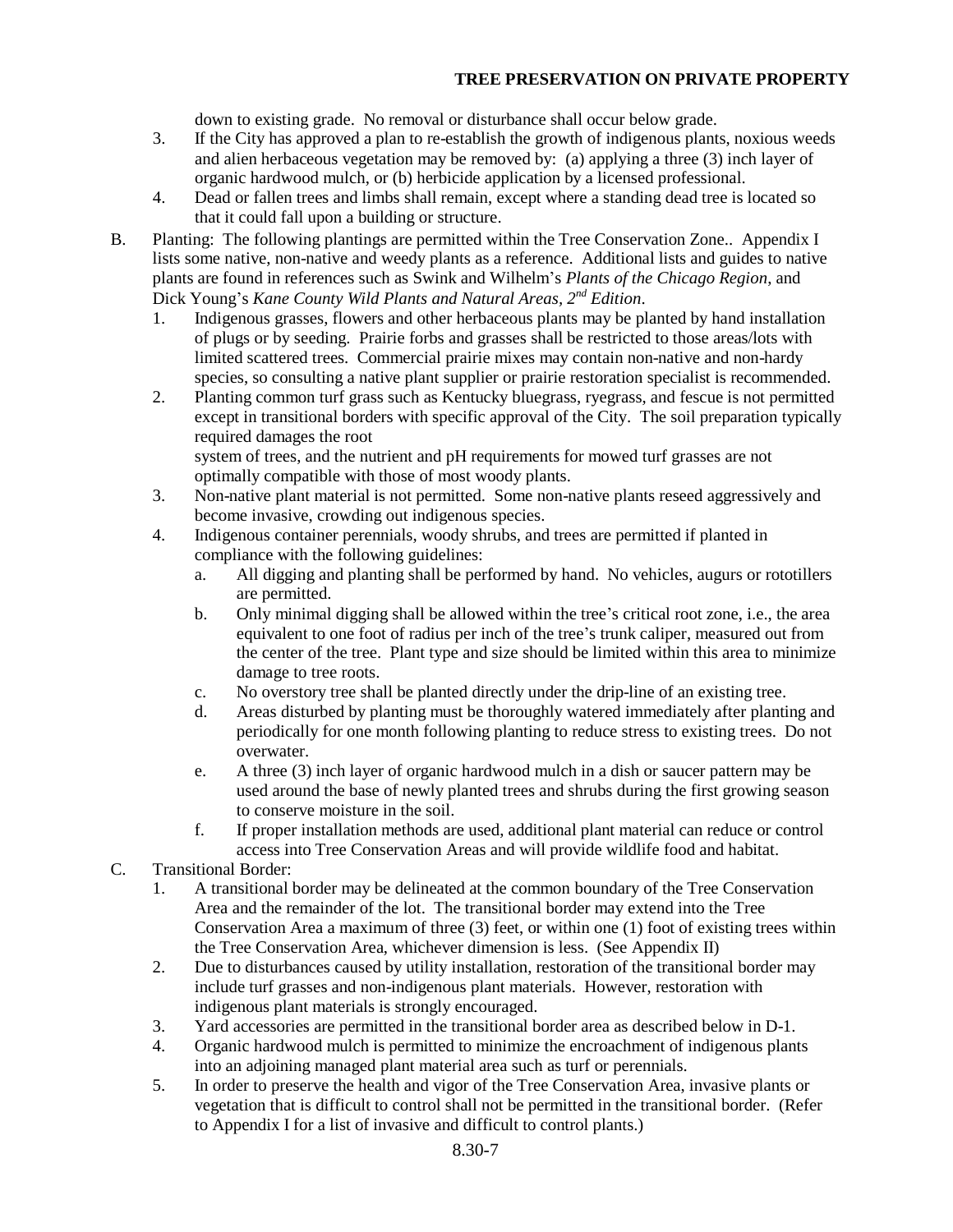## **TREE PRESERVATION ON PRIVATE PROPERTY**

- D. Installation of Yard Accessories:
	- 1. Small yard accessories such as benches, bird baths, bat houses, butterfly houses, and bird feeders are permitted within the transitional border, only. Yard accessories shall be limited to not more than one (1) per fifty (50) square feet of transitional border. No yard accessories are permitted in the balance of the Tree Conservation Area.
	- 2. Permanent or temporary structures, play equipment, paths, paving, structures attached to trees such as tree houses, and any items requiring footings are prohibited.
- E. Prohibited Activities: The following activities and uses are specifically prohibited within Tree Conservation Areas:
	- 1. Composting or dumping of lawn waste, Christmas trees, potted plants, or similar organic waste.
	- 2. Stacking or firewood.
	- 3. Dumping of any materials.
	- 4. Mowing.
	- 5. Fire pits and barbecues.
	- 6. Tree swings.
	- 7. Dog waste.
	- 8. Vegetable or flower gardens.
	- 9. Lawn irrigation systems.
	- 10. Yard accessories.
	- 11. Fences.
	- 12. Any other similar uses determined by the City to be detrimental to the protection of the Tree Conservation Area.
- F. Miscellaneous: The following activities are not permitted unless approved by the City in conjunction with a plan to remove and/or restore plant material in accordance with these guidelines:
	- 1. The use of motorized vehicles such as garden tractors and mowers.
	- 2. The use of fertilizers, herbicides and pesticides.
	- 3. Alteration of existing grade elevation.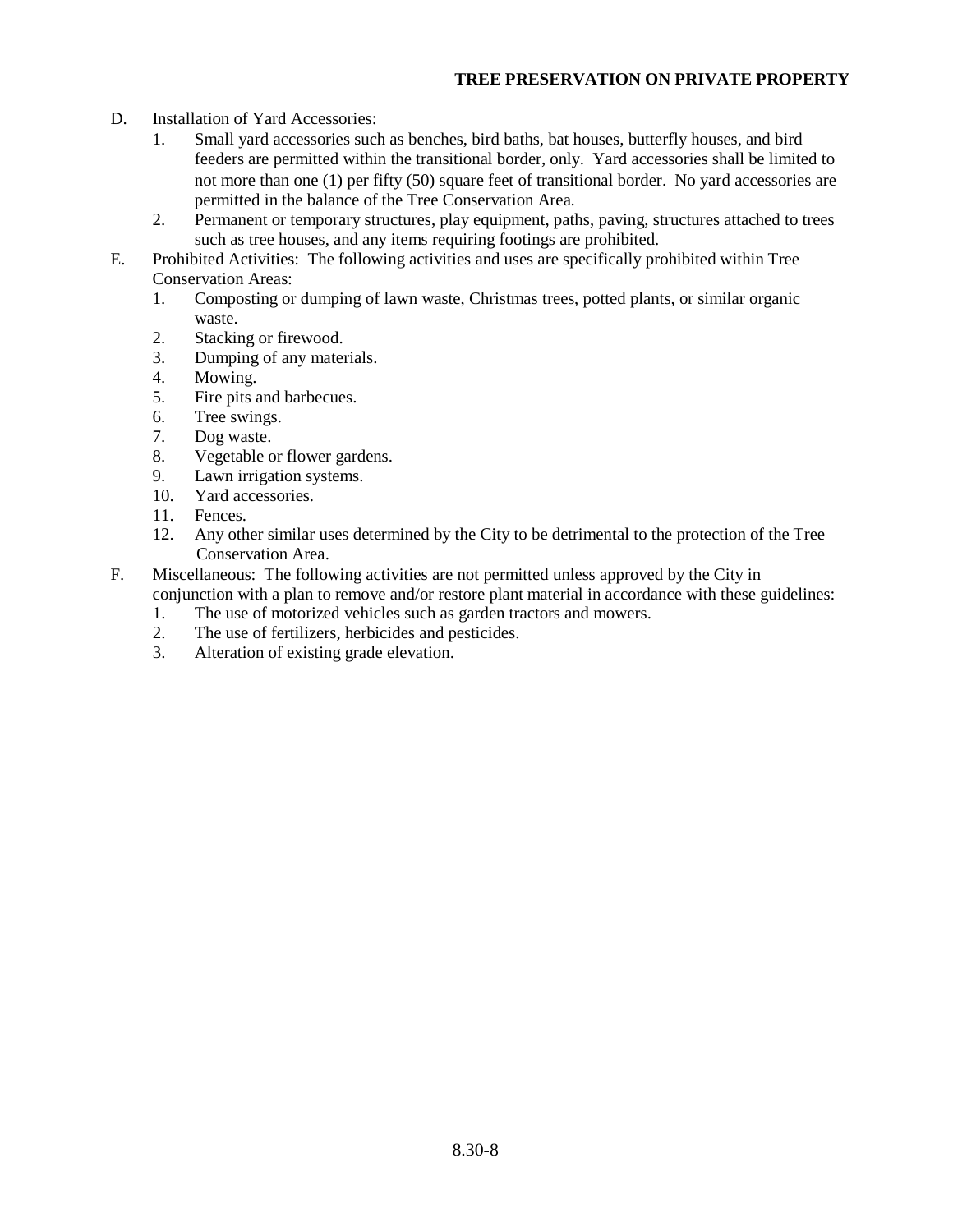# **Appendix I Representative Species of Plant Material**

Indigenous (native) plants:

Overstory Trees Acer nigrum Black maple Acer saccharum Sugar maple Carya cordiformis Bitternut hickory Carya ovata Shagbark hickory Fraxinus americana White ash Juglans cinerea Butternut Juglans nigra Black walnut Quercus alba White oak Quercus macrocarpa Bur oak Quercus muhlenbergii Chinquapin oak Quercus rubra Northern red oak Tilia americana **American** American linden Understory Trees Amelanchier arborea Serviceberry; shadbush Amelanchier laevis Allegheny shadblow serviceberry Cercis canadensis Redbud Cornus alternifolia Alternate-leaved dogwood Cornus florida Flowering dogwood Corylus americana Hazelnut Dirca palustris Hamamelis virginiana Witch hazel Ostrya virginiana hombeam Prunus americana **American** Prunus americana Prunus virginiana Chokecherry Shrubs Euonymus atropurpureus Eastern wahoo Lindera benzoin Spicebush Ribes cynosbati Prickly wild gooseberry Ribes missouriense Wild gooseberry Sambucus canadensis Elderberry Viburnum acerifolium Mapleleaf viburnum Viburnum lentago Nannyberry viburnum Viburnum prunifolium Blackhaw viburnum Viburnum rafinesquianum Downy arrowwood viburnum

Ground Layer Common Plants

> Allium tricoccum Wild leek Anemonella thalictroides Rue anemone Arisaema triphyllum Jack-in-the-pulpit

8.30-9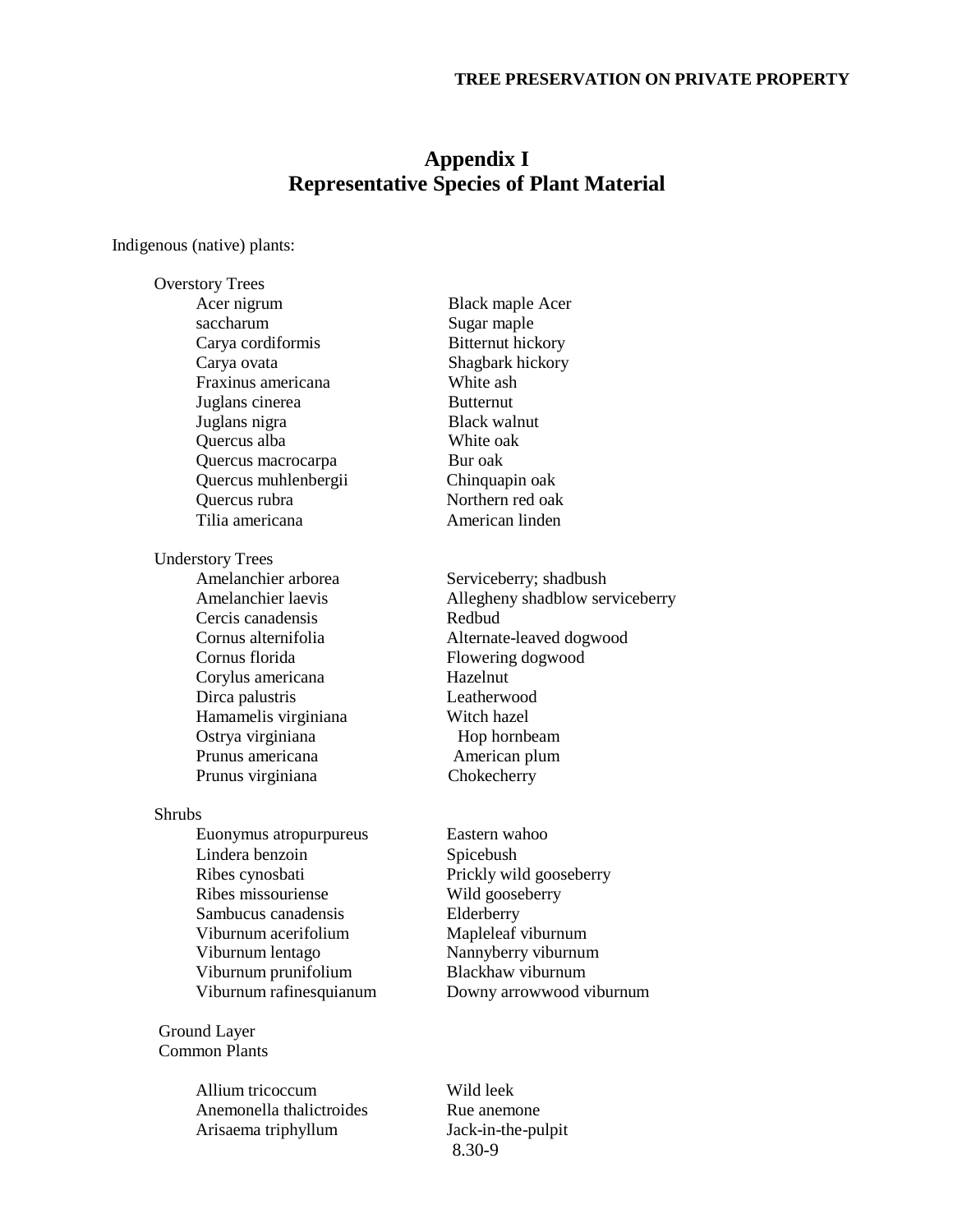Carex plantaginea Plaintain-leaved sedge Carex rosea Sedge Caulophyllum thalictroides Blue cohosh Claytonia virginica Spring beauty Dentaria laciniata Cut-leaved toothwort Desmodium glutinosum Tick trefoil Dryopteris spinulosa Spinulose wood fern Erythronium albidum White trout lily Galium aparine Shining bedstraw Geranium maculatum Wild geranium Osmorhiza claytoni Hairy sweet cicely Parthenocissus quinquefolia Virginia creeper Podophyllum peltatum Mayapple Prenanthes alba Lion's foot Sanicula gregaria Clustered black snakeroot Smilacina racemosa False Solomon's seal Uvularia grandflora Large-flowered bellwort Viola eriocarpa Smooth yellow violet

**Others** 

Actaea pachypoda White baneberry Adiantum pedatum Maidenhair fern Allium tricoccum Wild leek Anemone cylindrical Thimbleweed Anemone quinquefolia Wood anemone Apocynum androsaemifolium Spreading dogbane Aralia racemosa Spikenard Arisaema draconitum Green dragon Asarum canadense Wild ginger Aster sagittifolius Arrowleaf aster Aster shortii Short's aster Athyrium filix-femina Lady fern Blephilia hirsute Wood mint Botrychium virginianum Rattlesnake fern Cardamine douglassii Purple cress Carex hirtifolia Hairy sedge Carex pensylvanica Pennsylvania sedge Celastrus scandens Bittersweet Dicentra cucullaria Dutchman's breeches Eupatorium rugosum White snakeroot Eupatorium purpureum Purple Joe-Pye weed Euphorbia corollata Flowering spurge Fragaria virginiana Wild strawberry Galium circaezans Wild licorice Geum canadense Wood avens Helianthus strumosus Pale-leaved sunflower Hepatica acutiloba Hepatica Hydrophyllum appendiculatum Great waterleaf Hydrophyllum virginianum Virginia waterleaf Hystrix patula Bottlebrush grass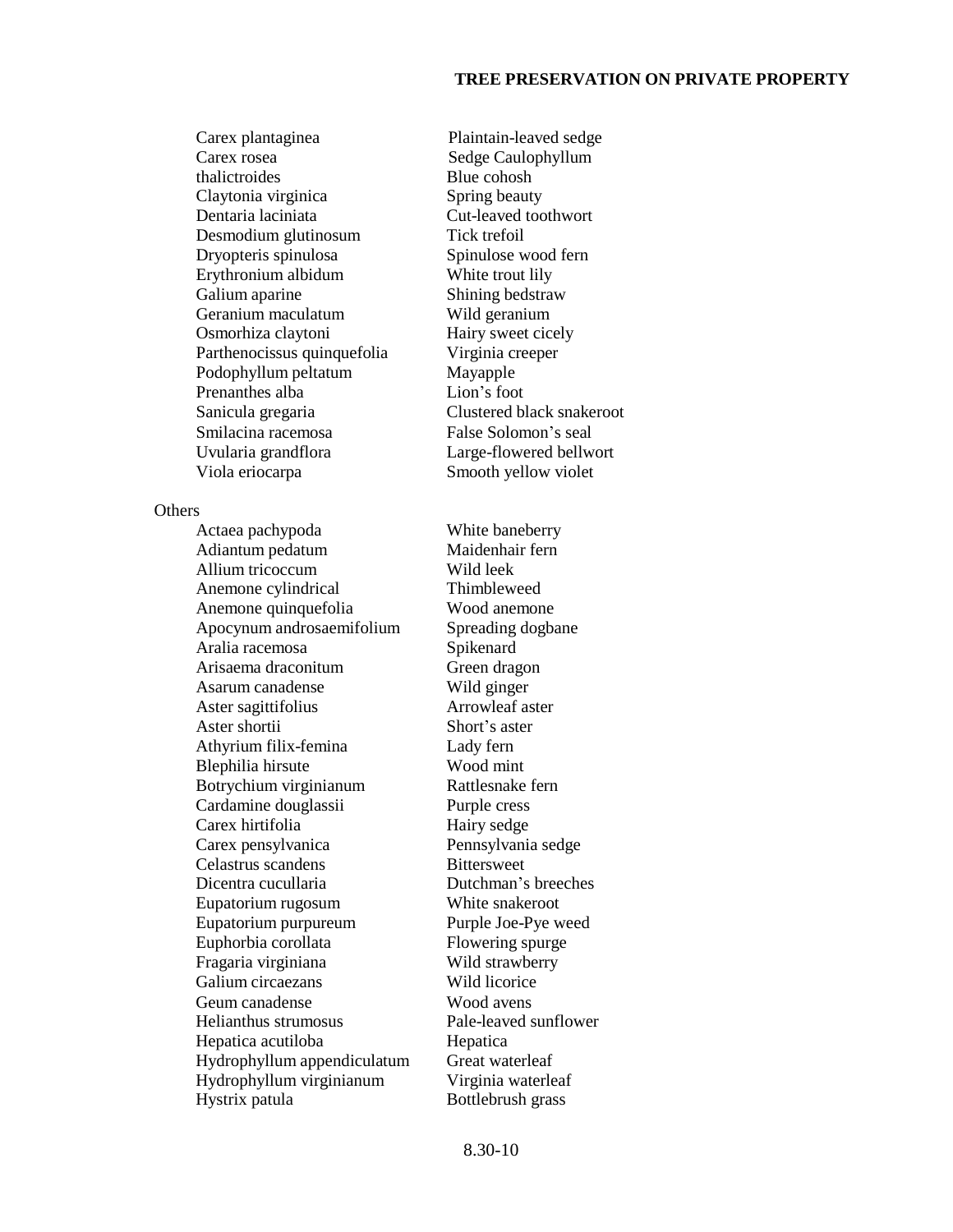#### **TREE PRESERVATION ON PRIVATE PROPERTY**

Impatiens pallida Pale touch-me-not Isopyrum biternatum False rue anemone Jeffersonia diphylla Twinleaf Lactuca biennis Tall blue lettuce Lonicera prolifera Yellow honeysuckle Menispermum canadense Moonseed Mitella diphylla Bishop's cap Monarda fistulosa Bergamot Osmorhiza longistylis Sweet cicely Panicum latifolium Broad-leaved panic grass Phlox divaricata Woodland phlox Phryma leptostachya Lopseed Pilea pumila Clearweed Polygonatum canaliculatum Large Solomon's seal Potentilla simplex Common cinquefoil Prenanthes altissima<br>
Tall white lettuce Rosa spp. Rose Sanguinaria canadensis Bloodroot Smilacina stellata Starry Solomon's plume Smilax ecirrhata Upright carrion flower Smilax taminoides Bristly greenbrier Solidago flexicaulis Broad-leaved goldenrod Solidago ulmifolia Elm-leaved goldenrod Thalictrum dioicum Early meadow rue Trillium grandiflorum Large-flowered trillium Trillium recurvatum Prairie trillium Trillium sessile Toad trillium Veronicastrum virginicum Culver's root

Aggressive non-native species that should be removed such as:

vulgaris European barberry Elaeagnus umbellate Olive bush Lonicera maackii Amur honeysuckle Rhamnus frangula Glossy buckthorn

Alliaria officinalis Garlic mustard Berberis Celastrus orbiculatus Oriental bittersweet Lonicera tatarica Tatarian honeysuckle Morus alba White mulberry Populus alba White poplar Rhamnus cathartica Common buckthorn Solanum dulcamara Nightshade bittersweet Viburnum opulus European cranberrybush viburnum

Native weedy species that should be controlled such as: Acer

negundo Boxelder Parthenocissus quinquefolia Virginia creeper Rhus radicans Poison ivy Robinia pseudo-acacia Black locust Rubus occidentalis Black raspberry Vitis riparia Riverbank grape